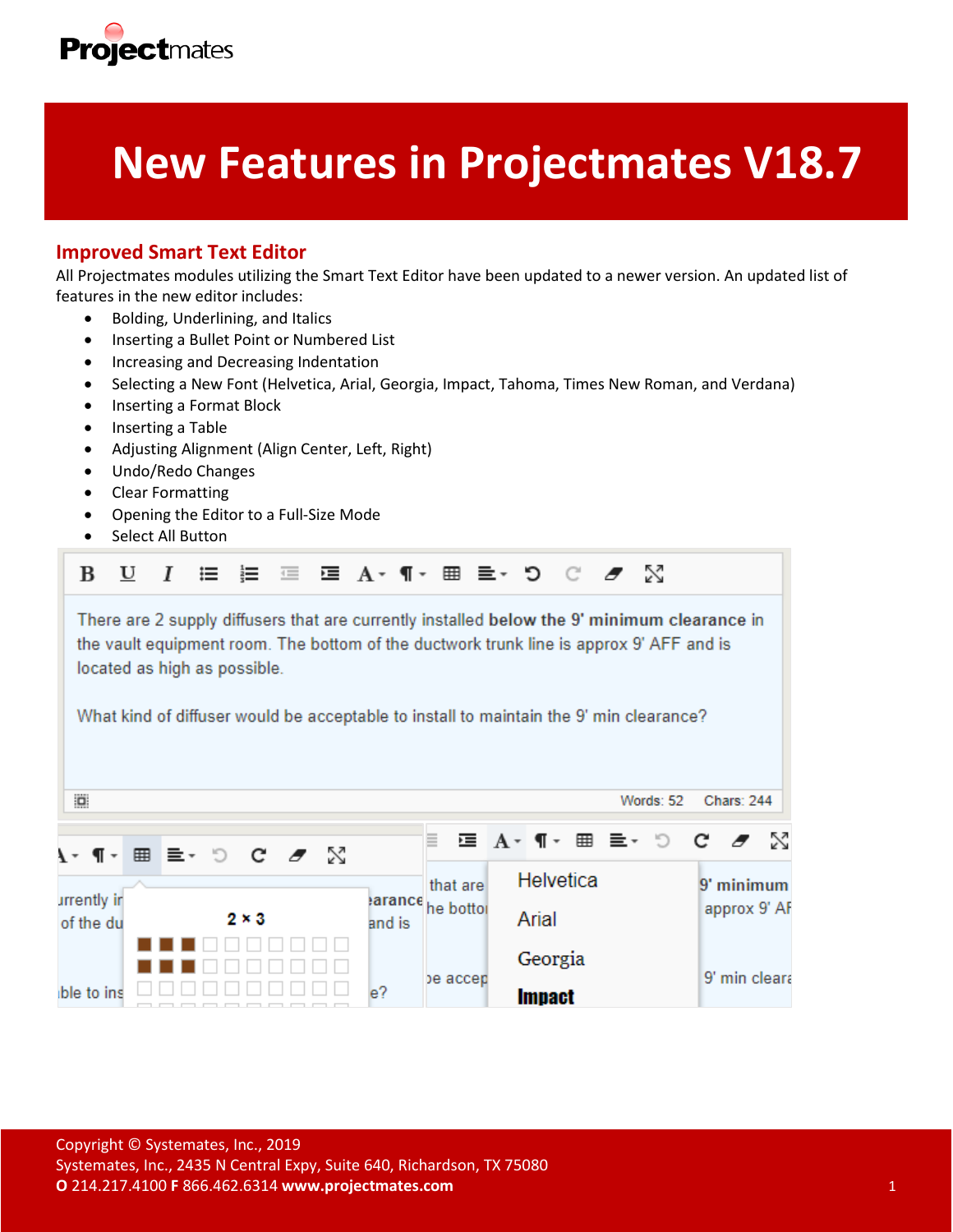

# **Revamped Project Home Page**

## **Responsive Web Design**

The Project Home Page has been revamped to a more responsive web design. The Home Page will automatically adjust itself to accommodate the additional real estate provided by larger resolution monitors, or a more compact view to support older 4:3 monitors.

| New items                            |           | Richardson TX                                       | <b>Team Notes</b>                                                             |
|--------------------------------------|-----------|-----------------------------------------------------|-------------------------------------------------------------------------------|
| Since 18-Mar-2019 04:56 PM CST       | Change    |                                                     | Add/Edit Notes<br>PM Donovan Noguez will be unavailable from March 25-26. All |
| Photo Album: Construction Progress   | $\bullet$ | $70^{\circ}$                                        | questions should be directed to David Le at 214-217-4100                      |
| Team Note: Team Note                 | $\bullet$ |                                                     | Posted on: 3/18/2019 4:56:44 PM                                               |
|                                      |           | Clear Feels Like 70°                                |                                                                               |
|                                      |           | LO 41° - HI 70°<br>Sunrise 7:34 AM - Sunset 7:37 PM |                                                                               |
| Project Fields                       |           | Monday, March 18, 2019 5:00 PM                      | <b>Schedule Milestones</b>                                                    |
|                                      |           | Powered by Forecast                                 | <b>Project Milestones</b>                                                     |
| Project Admin<br>David Le            |           |                                                     | 28-Feb-2019 - Bidding                                                         |
| Number                               |           |                                                     | 29-Mar-2019 - Construction Phase                                              |
| 223011D                              |           | $0 -$                                               |                                                                               |
| Address<br>2435 N Central Expressway |           | Progress Pictures                                   |                                                                               |
| City<br>Richardson                   |           |                                                     | Project Links                                                                 |
| State<br>TX                          |           |                                                     | <b>Useful Links</b><br>Add/Edit Links                                         |
| Zip                                  |           |                                                     | • OxBlue Webcam                                                               |
| 75080                                |           |                                                     | Construction Traffic                                                          |

#### **Project Fields Widget**

The **Project Fields Widget** has been added as an additional choice for the Project Home Page. Site Admins can specify certain Project Info fields to be displayed in all Project Home Pages for users to immediately view.

| <b>Project Fields</b>  |                | Go Back |
|------------------------|----------------|---------|
| $+$ Add New            |                |         |
| <b>Project Manager</b> | $\pmb{\times}$ |         |
| Number                 | ×              |         |
| Region                 | ×              |         |
| Project Type           | ×              |         |